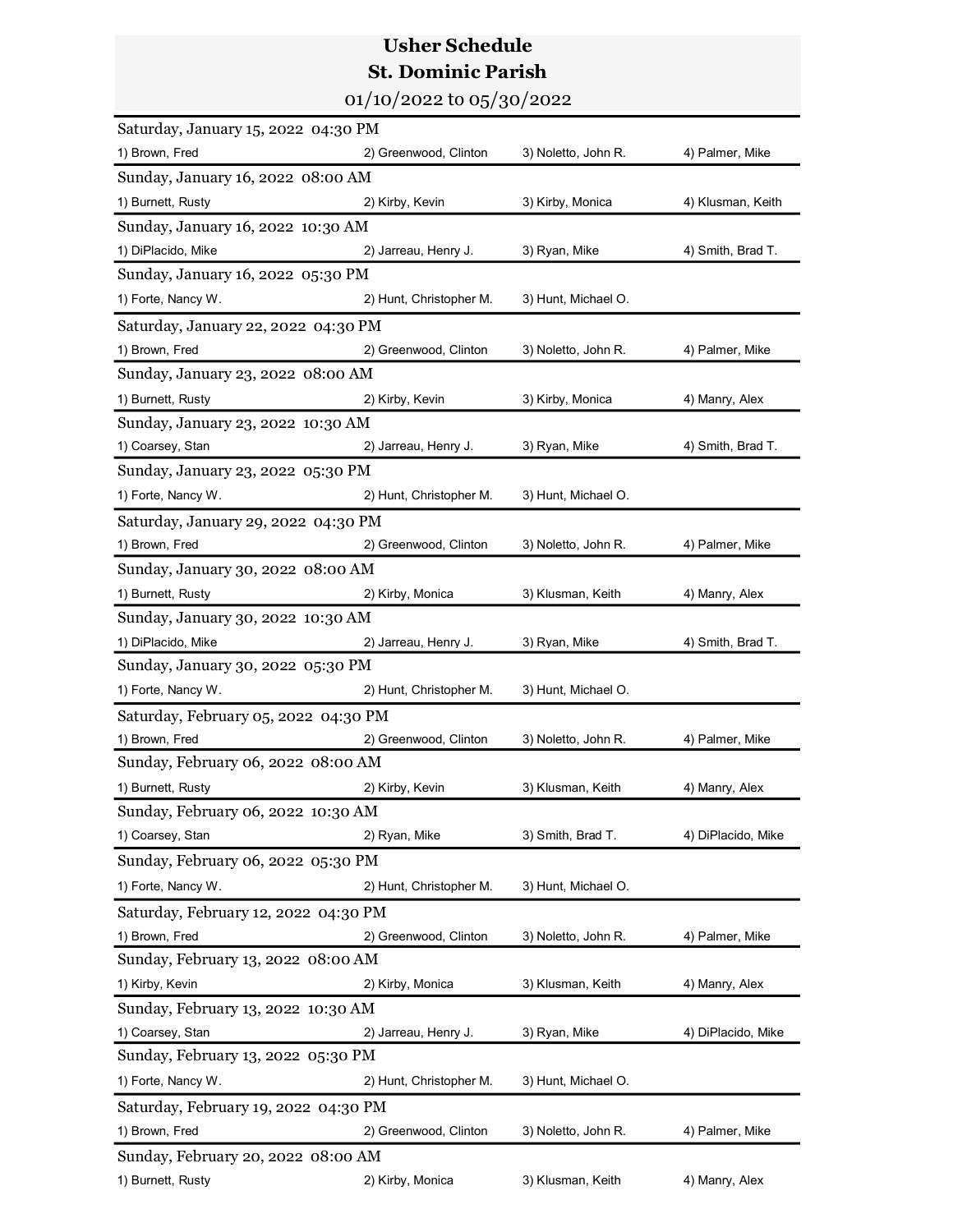| Sunday, February 20, 2022 10:30 AM<br>1) DiPlacido, Mike | 2) Jarreau, Henry J.    | 3) Ryan, Mike       | 4) Smith, Brad T.  |
|----------------------------------------------------------|-------------------------|---------------------|--------------------|
| Sunday, February 20, 2022 05:30 PM                       |                         |                     |                    |
| 1) Forte, Nancy W.                                       | 2) Hunt, Christopher M. | 3) Hunt, Michael O. |                    |
|                                                          |                         |                     |                    |
| Saturday, February 26, 2022 04:30 PM                     |                         |                     |                    |
| 1) Brown, Fred                                           | 2) Greenwood, Clinton   | 3) Noletto, John R. | 4) Palmer, Mike    |
| Sunday, February 27, 2022 08:00 AM                       |                         |                     |                    |
| 1) Burnett, Rusty                                        |                         |                     |                    |
| Sunday, February 27, 2022 10:30 AM                       |                         |                     |                    |
| 1) Coarsey, Stan                                         | 2) Jarreau, Henry J.    | 3) Ryan, Mike       | 4) Smith, Brad T.  |
| Sunday, February 27, 2022 05:30 PM<br>1) Forte, Nancy W. | 2) Hunt, Christopher M. | 3) Hunt, Michael O. |                    |
|                                                          |                         |                     |                    |
| Saturday, March 05, 2022 04:30 PM<br>1) Brown, Fred      |                         | 3) Noletto, John R. |                    |
| Sunday, March 06, 2022 08:00 AM                          | 2) Greenwood, Clinton   |                     | 4) Palmer, Mike    |
| 1) Burnett, Rusty                                        | 2) Kirby, Kevin         | 3) Klusman, Keith   | 4) Manry, Alex     |
| Sunday, March 06, 2022 10:30 AM                          |                         |                     |                    |
| 1) DiPlacido, Mike                                       | 2) Jarreau, Henry J.    | 3) Ryan, Mike       | 4) Smith, Brad T.  |
| Sunday, March 06, 2022 05:30 PM                          |                         |                     |                    |
| 1) Forte, Nancy W.                                       | 2) Hunt, Christopher M. | 3) Hunt, Michael O. |                    |
| Saturday, March 12, 2022 04:30 PM                        |                         |                     |                    |
| 1) Brown, Fred                                           | 2) Greenwood, Clinton   | 3) Noletto, John R. | 4) Palmer, Mike    |
| Sunday, March 13, 2022 08:00 AM                          |                         |                     |                    |
| 1) Burnett, Rusty                                        | 2) Kirby, Monica        | 3) Klusman, Keith   | 4) Manry, Alex     |
| Sunday, March 13, 2022 10:30 AM                          |                         |                     |                    |
| 1) Coarsey, Stan                                         | 2) Jarreau, Henry J.    | 3) Ryan, Mike       | 4) Smith, Brad T.  |
| Sunday, March 13, 2022 05:30 PM                          |                         |                     |                    |
| 1) Forte, Nancy W.                                       | 2) Hunt, Christopher M. | 3) Hunt, Michael O. |                    |
| Saturday, March 19, 2022 04:30 PM                        |                         |                     |                    |
| 1) Brown, Fred                                           | 2) Greenwood, Clinton   | 3) Noletto, John R. | 4) Palmer, Mike    |
| Sunday, March 20, 2022 08:00 AM                          |                         |                     |                    |
| 1) Burnett, Rusty                                        | 2) Kirby, Kevin         | 3) Klusman, Keith   | 4) Manry, Alex     |
| Sunday, March 20, 2022 10:30 AM                          |                         |                     |                    |
| 1) DiPlacido, Mike                                       | 2) Jarreau, Henry J.    | 3) Ryan, Mike       | 4) Smith, Brad T.  |
| Sunday, March 20, 2022 05:30 PM                          |                         |                     |                    |
| 1) Forte, Nancy W.                                       | 2) Hunt, Christopher M. | 3) Hunt, Michael O. |                    |
| Saturday, March 26, 2022 04:30 PM                        |                         |                     |                    |
| 1) Brown, Fred                                           | 2) Greenwood, Clinton   | 3) Noletto, John R. | 4) Palmer, Mike    |
| Sunday, March 27, 2022 08:00 AM                          |                         |                     |                    |
| 1) Burnett, Rusty                                        | 2) Kirby, Monica        | 3) Klusman, Keith   | 4) Manry, Alex     |
| Sunday, March 27, 2022 10:30 AM                          |                         |                     |                    |
| 1) Coarsey, Stan                                         | 2) Ryan, Mike           | 3) Smith, Brad T.   | 4) DiPlacido, Mike |
| Sunday, March 27, 2022 05:30 PM                          |                         |                     |                    |
| 1) Forte, Nancy W.                                       | 2) Hunt, Christopher M. | 3) Hunt, Michael O. |                    |
| Saturday, April 02, 2022 04:30 PM                        |                         |                     |                    |
| 1) Brown, Fred                                           | 2) Greenwood, Clinton   | 3) Noletto, John R. | 4) Palmer, Mike    |
|                                                          |                         |                     |                    |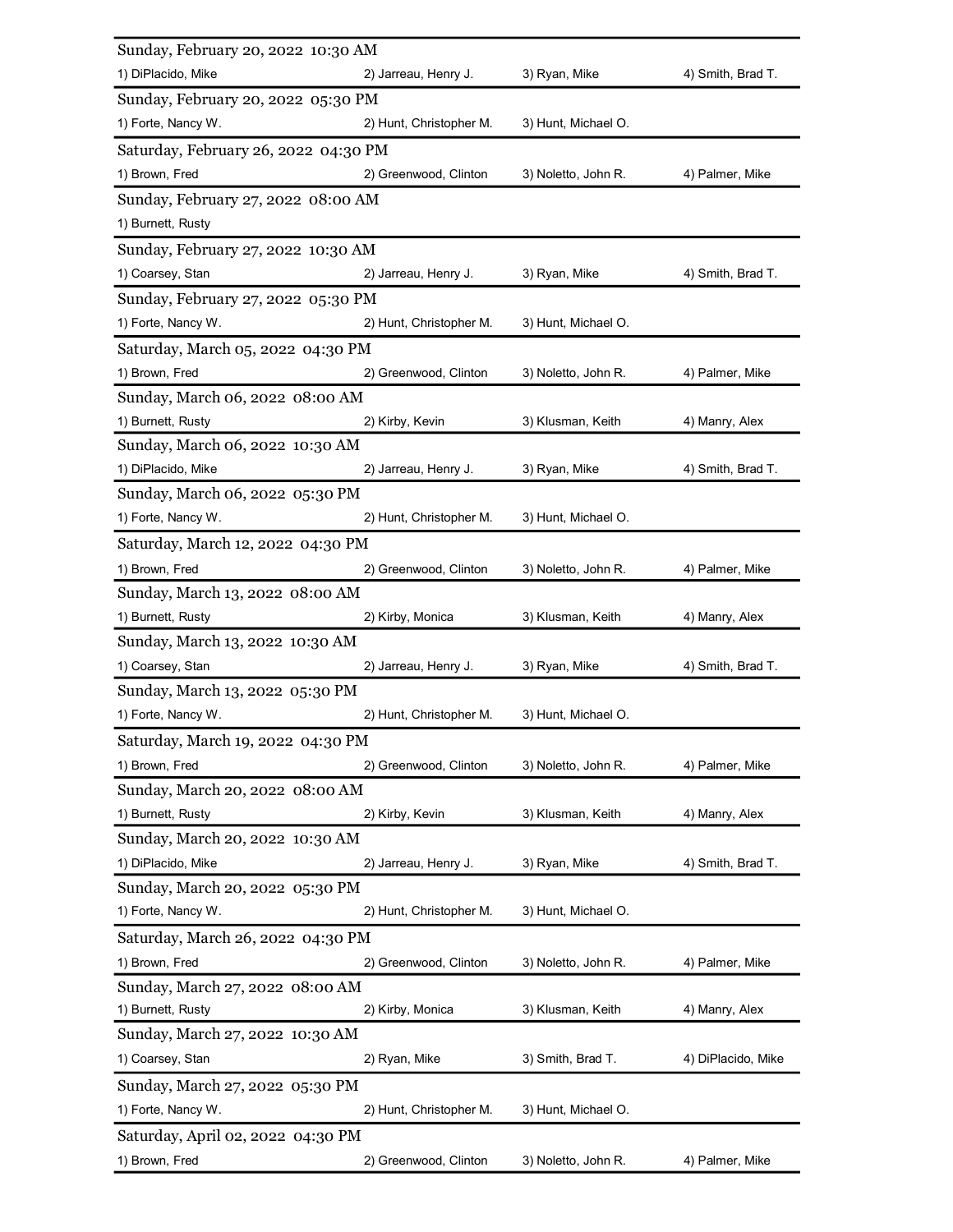| Sunday, April 03, 2022 08:00 AM                       |                         |                     |                    |
|-------------------------------------------------------|-------------------------|---------------------|--------------------|
| 1) Burnett, Rusty                                     | 2) Kirby, Kevin         | 3) Klusman, Keith   | 4) Manry, Alex     |
| Sunday, April 03, 2022 10:30 AM                       |                         |                     |                    |
| 1) Coarsey, Stan<br>Sunday, April 03, 2022 05:30 PM   | 2) Jarreau, Henry J.    | 3) Ryan, Mike       | 4) Smith, Brad T.  |
| 1) Forte, Nancy W.                                    | 2) Hunt, Christopher M. | 3) Hunt, Michael O. |                    |
| Saturday, April 09, 2022 04:30 PM                     |                         |                     |                    |
| 1) Brown, Fred                                        | 2) Greenwood, Clinton   | 3) Noletto, John R. | 4) Palmer, Mike    |
| Sunday, April 10, 2022 08:00 AM                       |                         |                     |                    |
| 1) Burnett, Rusty                                     | 2) Kirby, Kevin         | 3) Kirby, Monica    | 4) Manry, Alex     |
| Sunday, April 10, 2022 10:30 AM                       |                         |                     |                    |
| 1) Coarsey, Stan                                      | 2) Ryan, Mike           | 3) Smith, Brad T.   | 4) DiPlacido, Mike |
| Sunday, April 10, 2022 05:30 PM                       |                         |                     |                    |
| 1) Forte, Nancy W.                                    | 2) Hunt, Christopher M. | 3) Hunt, Michael O. |                    |
| Saturday, April 16, 2022 04:30 PM                     |                         |                     |                    |
| 1) Brown, Fred                                        | 2) Greenwood, Clinton   | 3) Noletto, John R. | 4) Palmer, Mike    |
| Sunday, April 17, 2022 08:00 AM<br>1) Burnett, Rusty  | 2) Kirby, Kevin         | 3) Kirby, Monica    | 4) Manry, Alex     |
| Sunday, April 17, 2022 10:30 AM                       |                         |                     |                    |
| 1) DiPlacido, Mike                                    | 2) Jarreau, Henry J.    | 3) Ryan, Mike       | 4) Smith, Brad T.  |
| Sunday, April 17, 2022 05:30 PM                       |                         |                     |                    |
| 1) Forte, Nancy W.                                    | 2) Hunt, Christopher M. | 3) Hunt, Michael O. |                    |
| Saturday, April 23, 2022 04:30 PM                     |                         |                     |                    |
| 1) Brown, Fred                                        | 2) Greenwood, Clinton   | 3) Noletto, John R. | 4) Palmer, Mike    |
| Sunday, April 24, 2022 08:00 AM                       |                         |                     |                    |
| 1) Burnett, Rusty                                     | 2) Kirby, Monica        | 3) Klusman, Keith   | 4) Manry, Alex     |
| Sunday, April 24, 2022 10:30 AM                       |                         |                     |                    |
| 1) Coarsey, Stan                                      | 2) Jarreau, Henry J.    | 3) Ryan, Mike       | 4) Smith, Brad T.  |
| Sunday, April 24, 2022 05:30 PM<br>1) Forte, Nancy W. | 2) Hunt, Christopher M. | 3) Hunt, Michael O. |                    |
| Saturday, April 30, 2022 04:30 PM                     |                         |                     |                    |
| 1) Brown, Fred                                        | 2) Greenwood, Clinton   | 3) Noletto, John R. | 4) Palmer, Mike    |
| Sunday, May 01, 2022 08:00 AM                         |                         |                     |                    |
| 1) Kirby, Kevin                                       | 2) Kirby, Monica        | 3) Klusman, Keith   | 4) Manry, Alex     |
| Sunday, May 01, 2022 10:30 AM                         |                         |                     |                    |
| 1) Coarsey, Stan                                      | 2) Ryan, Mike           | 3) Smith, Brad T.   | 4) DiPlacido, Mike |
| Sunday, May 01, 2022 05:30 PM                         |                         |                     |                    |
| 1) Forte, Nancy W.                                    | 2) Hunt, Christopher M. | 3) Hunt, Michael O. |                    |
| Saturday, May 07, 2022 04:30 PM                       |                         |                     |                    |
| 1) Brown, Fred<br>Sunday, May 08, 2022 08:00 AM       | 2) Greenwood, Clinton   | 3) Noletto, John R. | 4) Palmer, Mike    |
| 1) Burnett, Rusty                                     | 2) Kirby, Kevin         | 3) Klusman, Keith   | 4) Manry, Alex     |
|                                                       |                         |                     |                    |
| Sunday, May 08, 2022 10:30 AM                         |                         |                     |                    |
| 1) DiPlacido, Mike                                    | 2) Jarreau, Henry J.    | 3) Ryan, Mike       | 4) Smith, Brad T.  |
| Sunday, May 08, 2022 05:30 PM                         |                         |                     |                    |